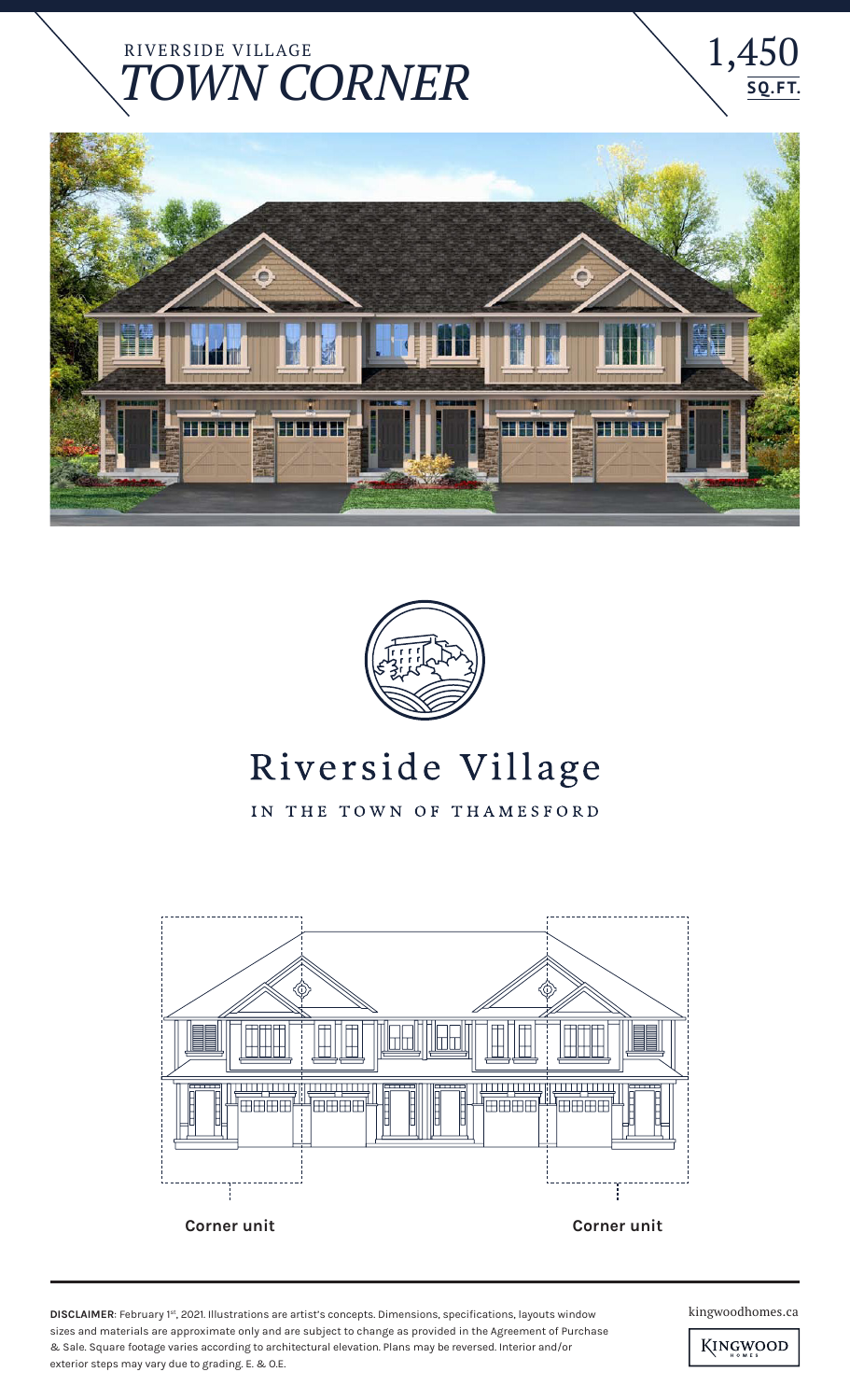





**DISCLAIMER**: February 1st, 2021. Illustrations are artist's concepts. Dimensions, specifications, layouts window kingwoodhomes.ca sizes and materials are approximate only and are subject to change as provided in the Agreement of Purchase & Sale. Square footage varies according to architectural elevation. Plans may be reversed. Interior and/or exterior steps may vary due to grading. E. & O.E.

KINGWOOD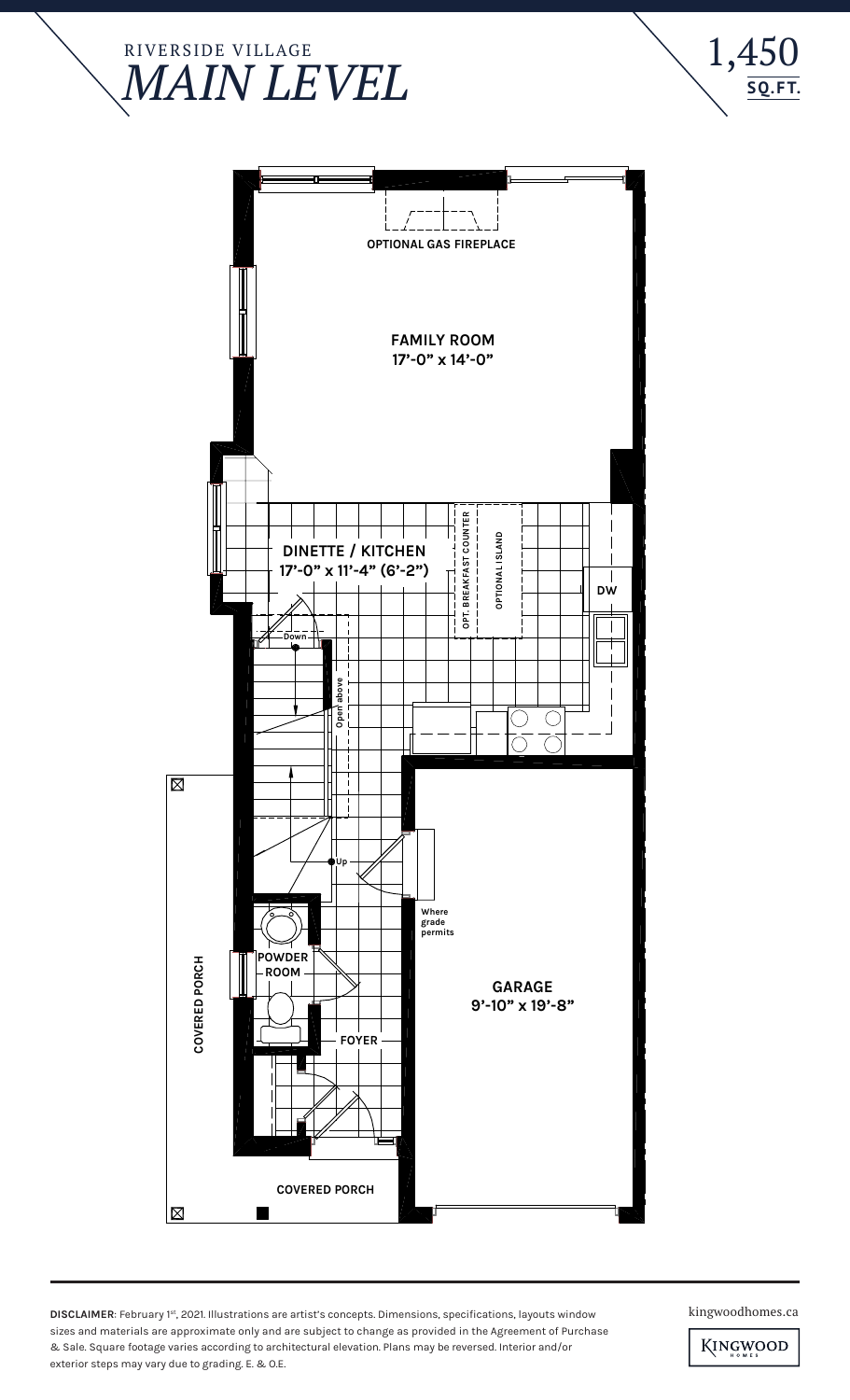



**DISCLAIMER**: February 1st, 2021. Illustrations are artist's concepts. Dimensions, specifications, layouts window kingwoodhomes.ca sizes and materials are approximate only and are subject to change as provided in the Agreement of Purchase & Sale. Square footage varies according to architectural elevation. Plans may be reversed. Interior and/or exterior steps may vary due to grading. E. & O.E.

 $1,450$ <br> $\frac{5Q.FT}{5Q.FT}$ 

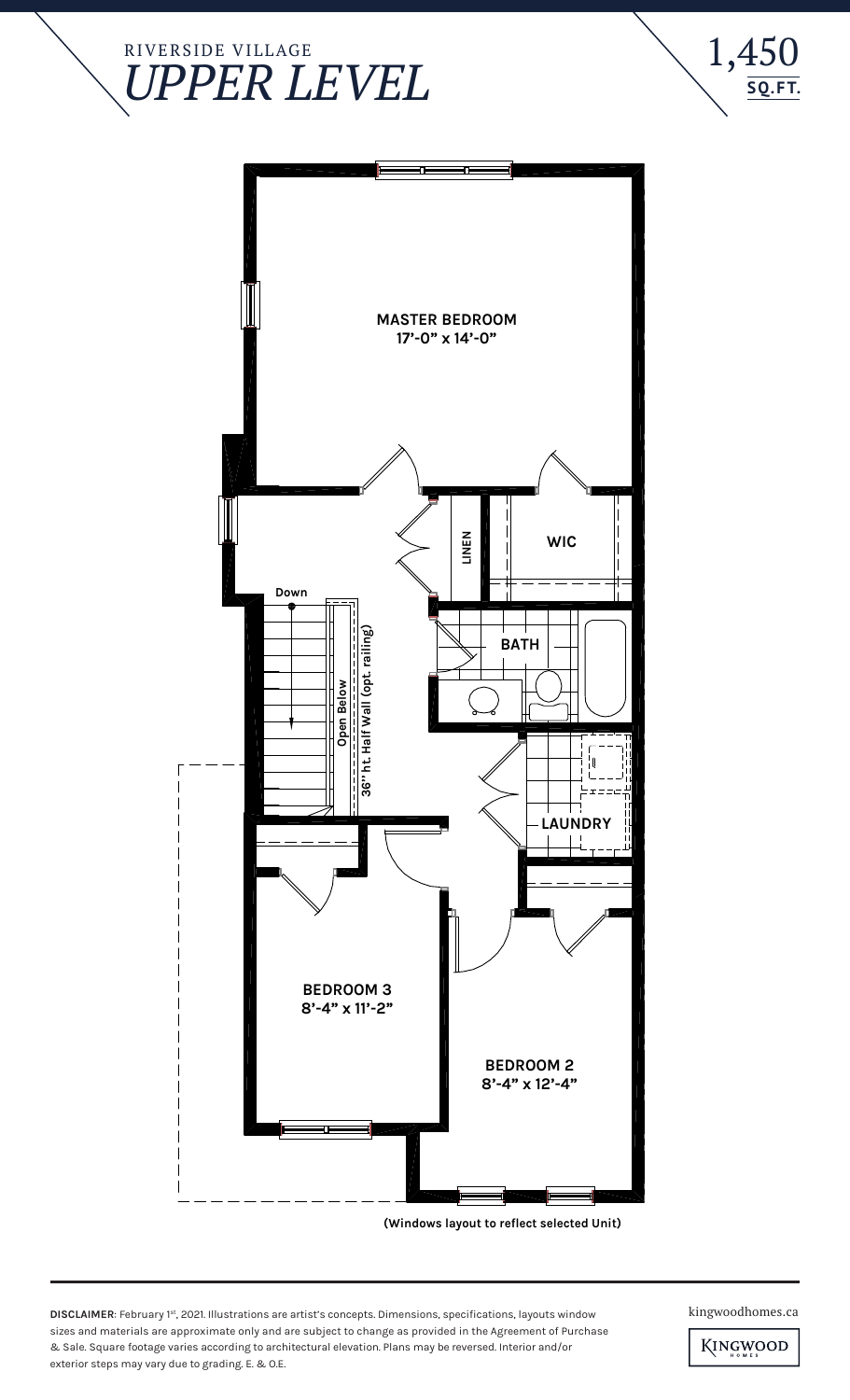## RIVERSIDE VILLAGE **UPPER LEVEL OPTIONS**





**(Windows layout to reflect selected Unit)**

**DISCLAIMER**: February 1st, 2021. Illustrations are artist's concepts. Dimensions, specifications, layouts window kingwoodhomes.ca sizes and materials are approximate only and are subject to change as provided in the Agreement of Purchase & Sale. Square footage varies according to architectural elevation. Plans may be reversed. Interior and/or exterior steps may vary due to grading. E. & O.E.

KINGWOOD